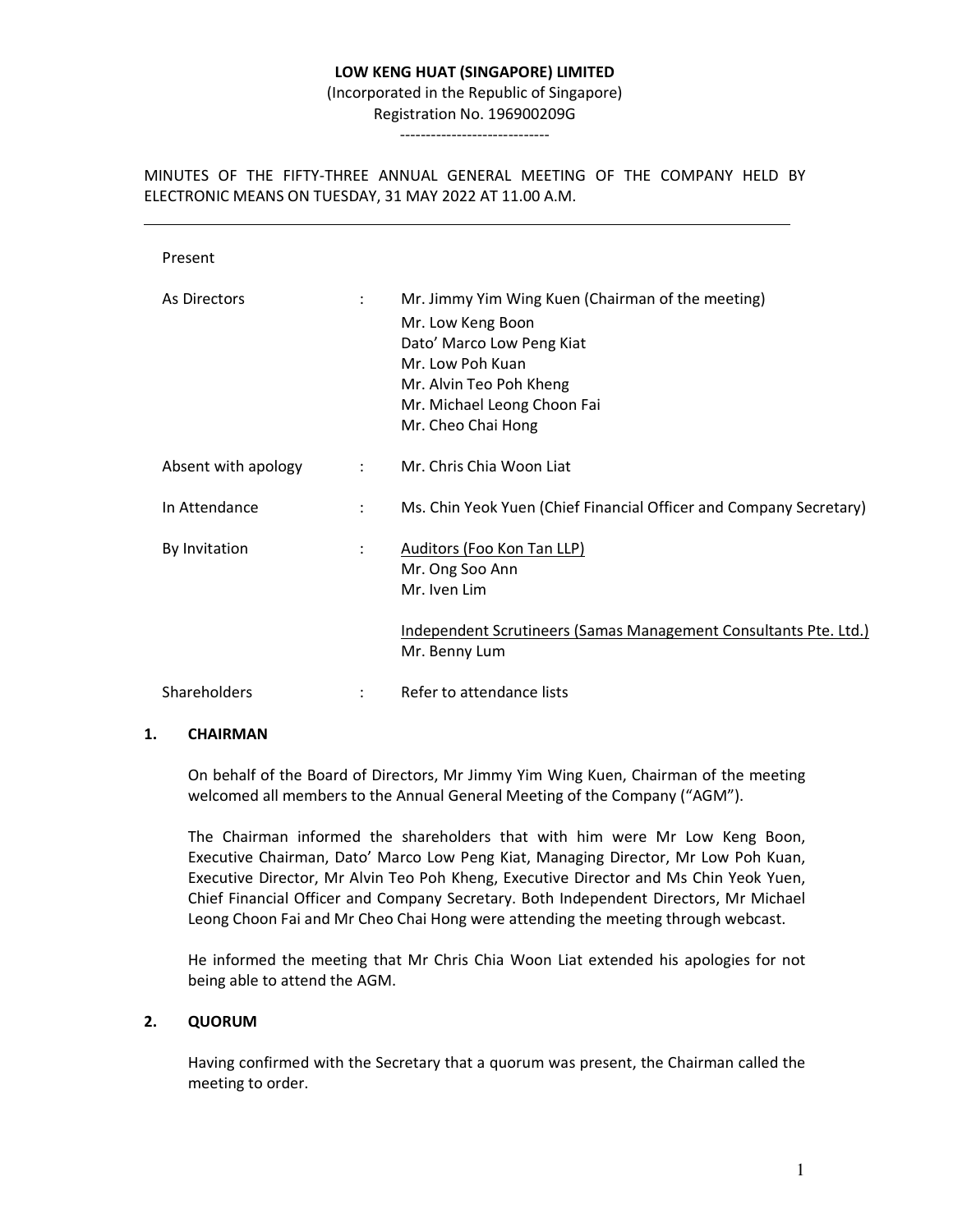## **3. BRIEFING ON THE PROCEEDINGS OF POLL FOR THE MEETING**

Before the Chairman proceeded with the business of the meeting, he informed the meeting that the agenda for the AGM was set out in the Notice of the AGM announced on 12 May 2022. All resolutions at the AGM would be put to vote by way of a poll.

The Chairman informed the meeting that the Company has appointed Trusted Services Pte. Ltd. as the polling agent and Samas Management Consultants Pte. Ltd. as the Scrutineers.

The Company has received proxy forms from shares appointing Chairman of the meeting and indicating how the shareholders wish to vote on specific resolutions.

The Scrutineers had verified the validity of the proxies and the votes to be counted. The votes had been counted.

## **4. QUESTIONS FROM SHAREHOLDERS**

The Chairman informed the meeting that the Company had received questions from shareholders relating to the resolutions set out in the Notice of the AGM, and the responses were posted by the Company on SGXNET and the Company's website.

### **5. NOTICE**

 The Notice of the AGM which has been issued and published on SGXNET and the Company's website, was taken as read.

# **6. FINANCIAL STATEMENTS, DIRECTORS' STATEMENT AND REPORT OF THE AUDITORS (RESOLUTION 1)**

The Chairman proposed:

"That the Audited Financial Statements for the financial year ended 31 January 2022 together with the Statements of the Directors and Report of the Auditors thereon, be and are hereby received and adopted."

The result of the poll was as follows:

| ror         | % of total votes | Against                  | % of total votes         |
|-------------|------------------|--------------------------|--------------------------|
| 564,513,097 | 100.00           | $\overline{\phantom{0}}$ | $\overline{\phantom{0}}$ |

The Chairman declared the resolution carried.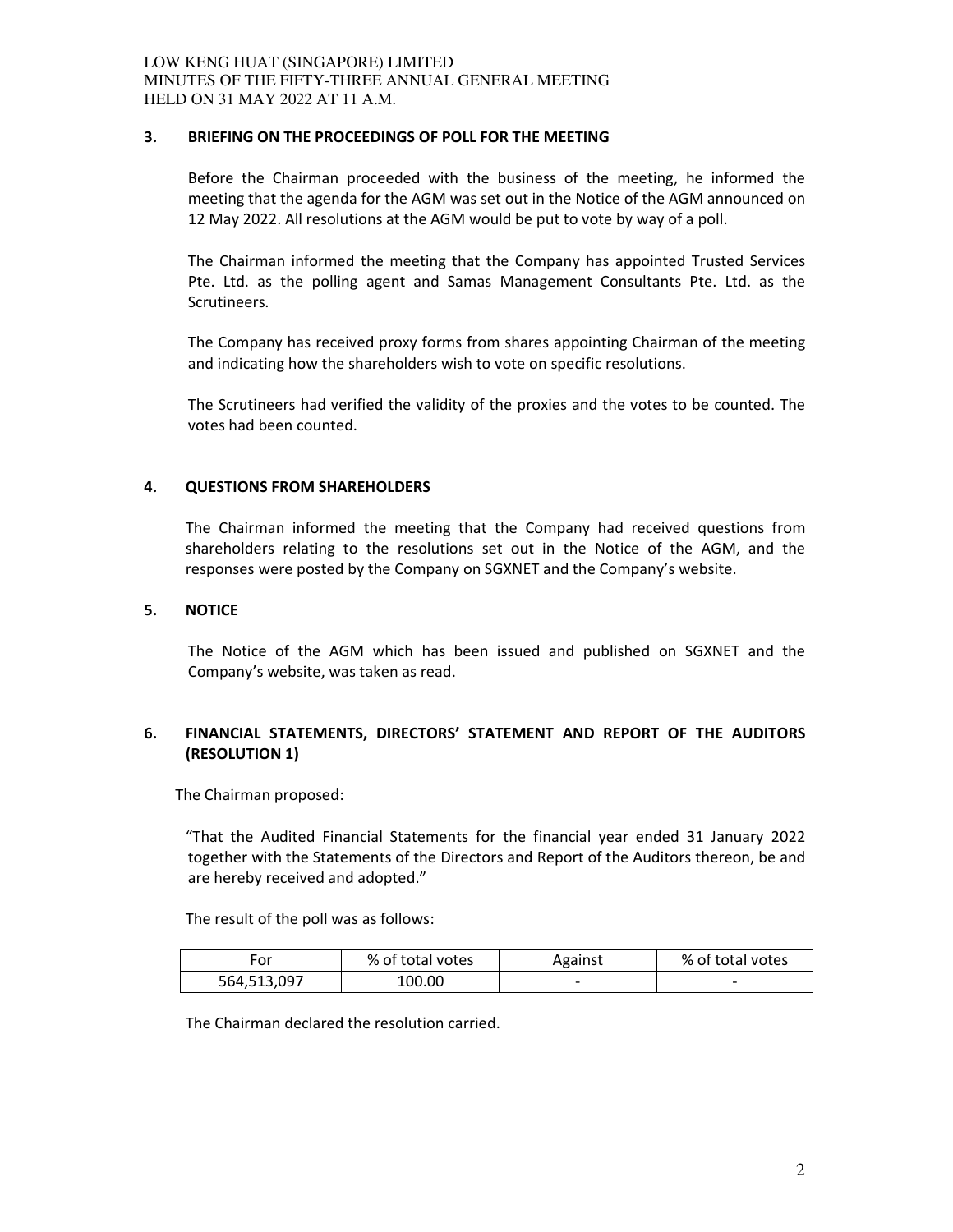## LOW KENG HUAT (SINGAPORE) LIMITED MINUTES OF THE FIFTY-THREE ANNUAL GENERAL MEETING HELD ON 31 MAY 2022 AT 11 A.M.

## **7. FIRST AND FINAL DIVIDEND (RESOLUTION 2)**

The Chairman proposed:

 "That a first and final tax exempt (one-tier) dividend of 2 cents per ordinary share for the financial year ended 31 January 2022 be and is hereby approved."

The result of the poll was as follows:

|             | % of total votes | Against | % of total votes         |
|-------------|------------------|---------|--------------------------|
| 564,513,097 | 100.00           | --      | $\overline{\phantom{0}}$ |

The Chairman declared the resolution carried.

## **8. RE-ELECTION OF DIRECTOR – MR LOW POH KUAN (RESOLUTION 3)**

The Company informed the meeting that Mr Low Poh Kuan retired pursuant to Regulation 88 of the Constitution of the Company and being eligible and signified his consent to reelection as a Director of the Company.

Mr Low Poh Kuan will, upon being re-elected as a Director of the Company, remain as Executive Director.

The Chairman proposed:

"That Mr Low Poh Kuan, be and is hereby re-elected as a Director of the Company"

The result of the poll was as follows:

| For         | % of total votes | Against | % of total votes |
|-------------|------------------|---------|------------------|
| 564,467,397 | 99.99            | 45,700  | 0.01             |

The Chairman declared the resolution carried.

## **9. RE-ELECTION OF DIRECTOR – MR CHRIS CHIA WOON LIAT (RESOLUTION 4)**

The Company informed the meeting that Mr Chris Chia Woon Liat retired pursuant to Regulation 88 of the Constitution of the Company and being eligible and signified his consent to re-election as a Director of the Company.

Mr Chris Chia Woon Liat will, upon being re-elected as a Director of the Company, remain as member of the Audit Committee, Remuneration Committee and Nominating Committee. He will be considered independent for the purposes of Rule 704(8) of the Listing Manual of the Singapore Exchange Securities Trading Limited.

The Chairman proposed:

"That Mr Chris Chai Woon Liat, be and is hereby re-elected as a Director of the Company"

The result of the poll was as follows: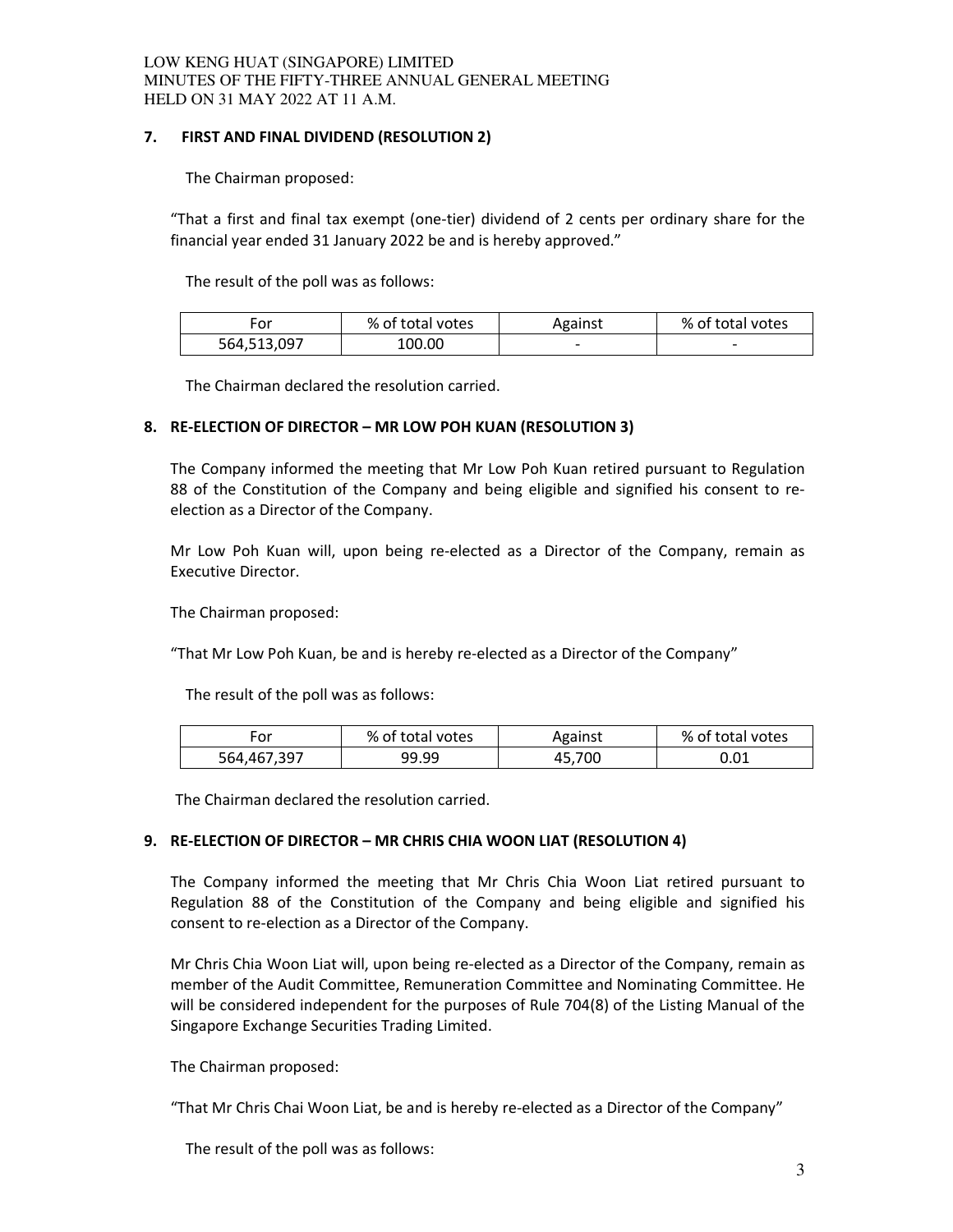### LOW KENG HUAT (SINGAPORE) LIMITED MINUTES OF THE FIFTY-THREE ANNUAL GENERAL MEETING HELD ON 31 MAY 2022 AT 11 A.M.

| ror         | % of total votes | Against   | % of total votes |
|-------------|------------------|-----------|------------------|
| 562,585,097 | 99.66            | 1,928,000 | 0.34             |

The Chairman declared the resolution carried.

## **10. RE-ELECTION OF DIRECTOR – MR CHEO CHAI HONG (RESOLUTION 5)**

The Company informed the meeting that Mr Cheo Chai Hong retired pursuant to Regulation 88 of the Constitution of the Company and being eligible and signified his consent to reelection as a Director of the Company.

Mr Cheo Chai Hong will, upon being re-elected as a Director of the Company, remain as Chairman of the Nominating Committee and member of the Audit Committee. He will be considered independent for the purposes of Rule 704(8) of the Listing Manual of the Singapore Exchange Securities Trading Limited.

The Chairman proposed:

"That Mr Cheo Chai Hong, be and is hereby re-elected as a Director of the Company"

The result of the poll was as follows:

| ror         | % of total votes | Against   | % of total votes |
|-------------|------------------|-----------|------------------|
| 562,585,097 | 99.66            | 1,928,000 | 0.34             |

The Chairman declared the resolution carried.

### **11. DIRECTORS' FEE OF S\$215,000 (RESOLUTION 6)**

The Chairman proposed:

"That the payment of the Directors' Fee of S\$215,000 for the financial year ended 31 January 2022 be and is hereby approved."

The result of the poll was as follows:

| ror         | % of total votes | Against                  | % of total votes         |
|-------------|------------------|--------------------------|--------------------------|
| 564,513,097 | 100.00           | $\overline{\phantom{0}}$ | $\overline{\phantom{0}}$ |

The Chairman declared the resolution carried.

### **12. RE-APPOINTMENT OF AUDITORS (RESOLUTION 7)**

The Chairman informed the meeting that the Audit Committee as recommended the reappointment of Foo Kon Tan LLP as the Auditors of the Company. Foo Kon Tan LLP has expressed their willingness to accept re-appointment of Auditors.